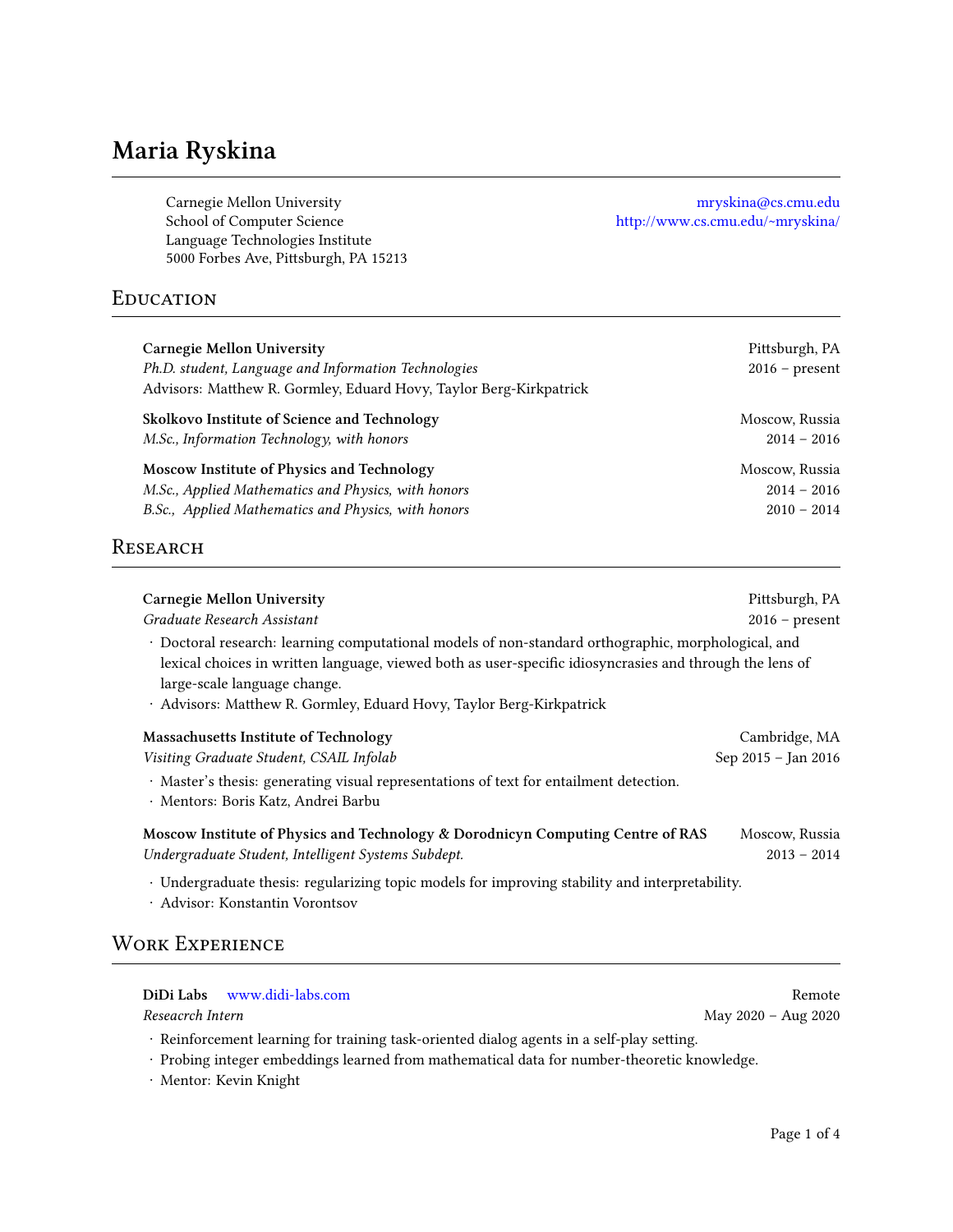|                  | JSC Antiplagiat www.antiplagiat.ru                                              | Moscow, Russia      |
|------------------|---------------------------------------------------------------------------------|---------------------|
| Reseacrch Intern |                                                                                 | Jun 2015 – Aug 2015 |
|                  | Evaluating topic modeling-based corpus search methods for plagiarism detection. |                     |

### Awards and Honors

| Diverse Intelligences Summer Institute Fellowship<br>Templeton World Charity Foundation | 2021          |
|-----------------------------------------------------------------------------------------|---------------|
| Skoltech Academic Excellence Award, Russia                                              | 2016          |
| State Academic Scholarship for research achievements, Russia                            | $2013 - 2014$ |
| Abramov-Frolov Foundation Scholarship for academic achievements, Russia                 | $2010 - 2012$ |
|                                                                                         |               |

### PUBLICATIONS

<span id="page-1-0"></span>\* denotes equal contrubution

#### Conference and Workshop Papers

#### **[UniMorph 4.0: Universal Morphology](https://arxiv.org/abs/2205.03608)**

K. Batsure[n\\*,](#page-1-0) O. Goldma[n\\*](#page-1-0) *et al.*, including **M. Ryskina** *Language Resources and Evaluation Conference (LREC)*, 2022.

**[Learning Mathematical Properties of Integers](https://aclanthology.org/2021.blackboxnlp-1.30/) M. Ryskina**, K. Knight

*BlackboxNLP Workshop on Analyzing and Interpreting Neural Networks for NLP*, 2021.

### **[SIGMORPHON 2021 Shared Task on Morphological Reinflection: Generalization Across Languages](https://aclanthology.org/2021.sigmorphon-1.25/)** T. Pimentel[\\*,](#page-1-0) **M. Ryskina**[\\*](#page-1-0) *et al.*

*SIGMORPHON Workshop on Computational Research in Phonetics, Phonology, and Morphology*, 2021.

### **[Comparative Error Analysis in Neural and Finite-state Models for Unsupervised Character-level](https://aclanthology.org/2021.sigmorphon-1.22/) [Transduction](https://aclanthology.org/2021.sigmorphon-1.22/)**

**M. Ryskina**, E. Hovy, T. Berg-Kirkpatrick, M. R. Gormley *SIGMORPHON Workshop on Computational Research in Phonetics, Phonology, and Morphology*, 2021.

#### **[NoiseQA: Challenge Set Evaluation for User-Centric Question Answering](https://aclanthology.org/2021.eacl-main.259/)** A. Ravichander, S. Dalmia, **M. Ryskina**, F. Metze, E. Hovy, A. W. Black *Conference of the European Chapter of the Association for Computational Linguistics (EACL)*, 2021.

**[Phonetic and Visual Priors for Decipherment of Informal Romanization](https://aclanthology.org/2020.acl-main.737/) M. Ryskina**, M. R. Gormley, T. Berg-Kirkpatrick *Annual Meeting of the Association for Computational Linguistics (ACL)*, 2020.

#### **[Where New Words Are Born: Distributional Semantic Analysis of Neologisms and Their Semantic](https://scholarworks.umass.edu/scil/vol3/iss1/6/) [Neighborhoods](https://scholarworks.umass.edu/scil/vol3/iss1/6/)**

**M. Ryskina**, E. Rabinovich, T. Berg-Kirkpatrick, D. R. Mortensen, Y. Tsvetkov *Annual Meeting of the Society for Computation in Linguistics (SCiL)*, 2020.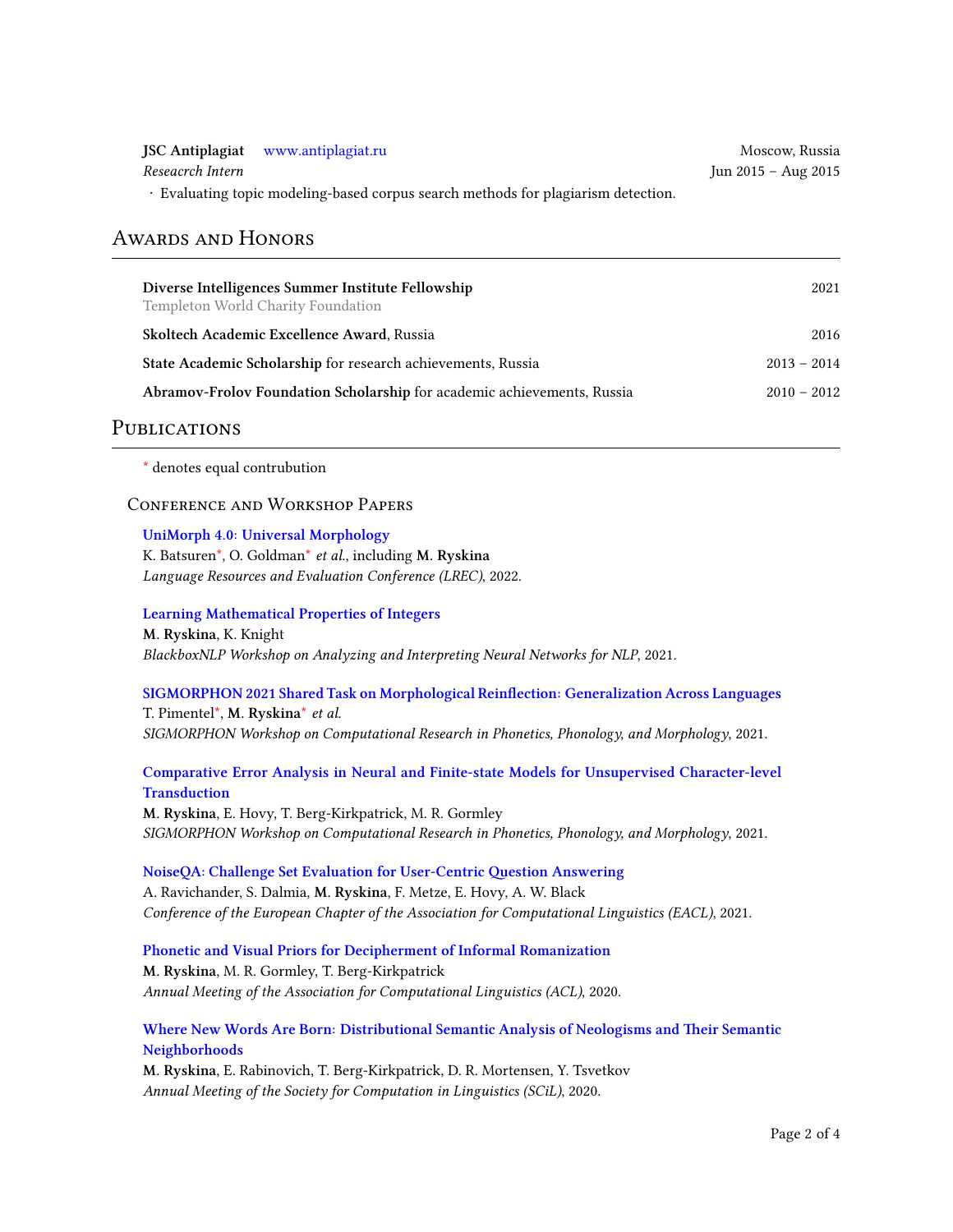## **[OPERA: Operations-oriented Probabilistic Extraction, Reasoning, and Analysis](https://tac.nist.gov/publications/2019/participant.papers/TAC2019.OPERA.proceedings.pdf) (2019)**

E. Hovy *et al.*, including **M. Ryskina** *Text Analysis Conference (TAC)*, 2019.

#### **[OPERA: Operations-oriented Probabilistic Extraction, Reasoning, and Analysis](https://tac.nist.gov/publications/2018/participant.papers/TAC2018.OPERA.proceedings.pdf) (2018)**

E. Hovy *et al.*, including **M. Ryskina** *Text Analysis Conference (TAC)*, 2018.

### **[Automatic Compositor Attribution in the First Folio of Shakespeare](https://aclanthology.org/P17-2065/)**

**M. Ryskina**, H. Alpert-Abrams, D. Garrette, T. Berg-Kirkpatrick *Annual Meeting of the Association for Computational Linguistics (ACL)*, 2017.

### **PREPRINTS**

### **[Two Approaches to Building Collaborative, Task-Oriented Dialog Agents through Self-Play](https://arxiv.org/abs/2109.09597)** A. Arkhangorodsky, S. Fang, V. Knight, A. Nagesh, **M. Ryskina**, K. Knight *Preprint*, 2021.

### INVITED TALKS

| Learning Computational Models of Non-Standard Language<br>LCC Lab, University of Toronto<br>EvLab, Massachusetts Institute of Technology<br>CLunch Seminar Series, University of Pennsylvania<br>MCOLL Lab, McGill University | Feb – Mar 2022 |
|-------------------------------------------------------------------------------------------------------------------------------------------------------------------------------------------------------------------------------|----------------|
| Romanization with Friends: Deciphering Informally Romanized Text<br>NLP With Friends Seminar Series                                                                                                                           | Nov 2021       |
| <b>Unsupervised Decipherment of Informal Romanization</b><br>NLPhD Speaker Series, Saarland University                                                                                                                        | Jun 2021       |
| <b>Informal Romanization across Languages and Scripts</b><br><b>SIGTYP</b> Lecture Series                                                                                                                                     | Jun 2021       |

### **TEACHING**

| TA and Guest lecturer for CMU 11-711: Algorithms for NLP. Instructor: Yulia Tsvetkov. | Fall 2018 |
|---------------------------------------------------------------------------------------|-----------|
| TA for CMU 11-711: Algorithms for NLP. Instructor: Taylor Berg-Kirkpatrick.           | Fall 2017 |

### **SERVICE**

#### **Organizing and professional service:**

- Technical advisory group member for OpenITI Arabic-script OCR Catalyst Project, 2022
- Co-organizer for SIGMORPHON Shared Task 0: Generalization in Morphological Inflection Generation, 2021
- Co-host for SIGTYP Lecture Series, 2021

#### **Reviewing:**

• Journals: Cognitive Science (2021), Review of General Psychology (2021)